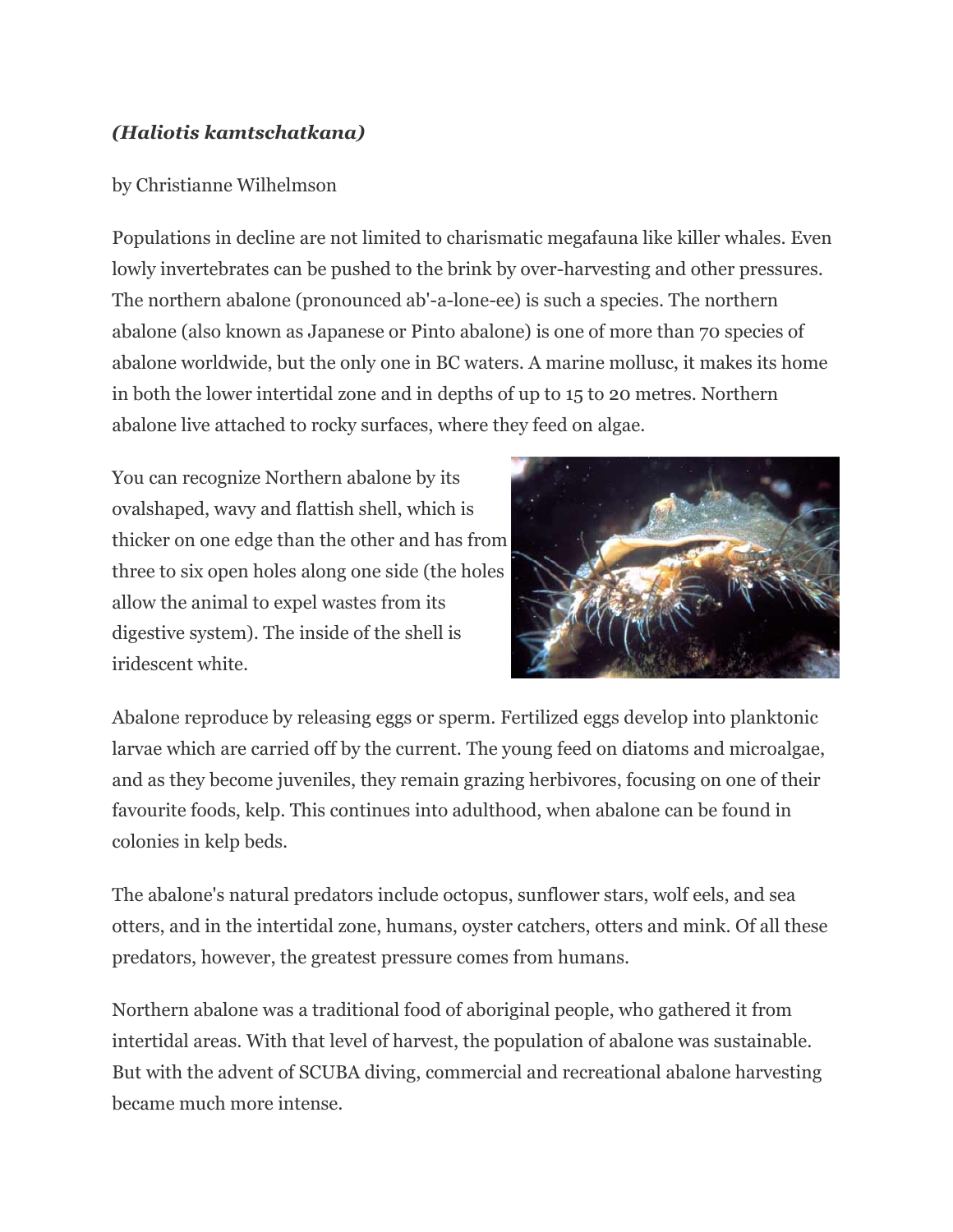During the 1970s and 80s, BC had a commercial dive fishery for abalone. The harvest reached its peak in 1977, when 1,047,000 pounds were taken. By 1990, this had declined to only 110,000 pounds (a drop of 89%). Due to declines in the abalone population, the entire BC abalone fishery (commercial, recreational and Wanted Alive aboriginal) was closed to harvest, coast-wide, in 1990, and remains closed today. It is the only species on the BC coast with no harvesting allowed whatsoever.

The northern abalone can live up to 15 years and reach a maximum shell length of approximately 15 cm (6 inches). But like rockfish (see June 2002 Strait Talk), abalone is sensitive to harvesting pressures primarily because it takes so long to reach maturity. This is the reason that, when harvesting was allowed, a minimum size limit of 10 cm was in place. It can take the abalone from 6 to 10 years to reach 10 cm and it doesn't become sexually mature until it reaches at least half this size.

The northern abalone population declined by more than 75% between 1977 and 1984, and continued to decrease after 1990 despite the closure. On BC's central coast, abalone density declined by 92% from 1979 to 1990; in Haida Gwaii (Queen Charlottes) it went down by 82% from '77 to '98.

In 1999, the Committee on the Status of Endangered Wildlife in Canada declared the Northern abalone a threatened species, a status that was reconfirmed in 2000. Because of this, a National Recovery Strategy for Northern Abalone in BC has been developed, with the goal of getting the population back to a level where it can sustain itself. But the biggest threat remains continued illegal poaching.

Several factors make this species popular to poachers: market demand, its location near shore and its sedentary nature. Because poachers remove abalone of any size, they often remove individuals before they've had a chance to reproduce, which helps explain why even with a total fishery ban, the population is not recovering.

More than 70 charges have been laid in BC for illegal harvest of this species since 1997. Yet poaching continues, primarily because the closure is difficult to enforce. For this reason, part of the Recovery Strategy is a public awareness campaign to increase